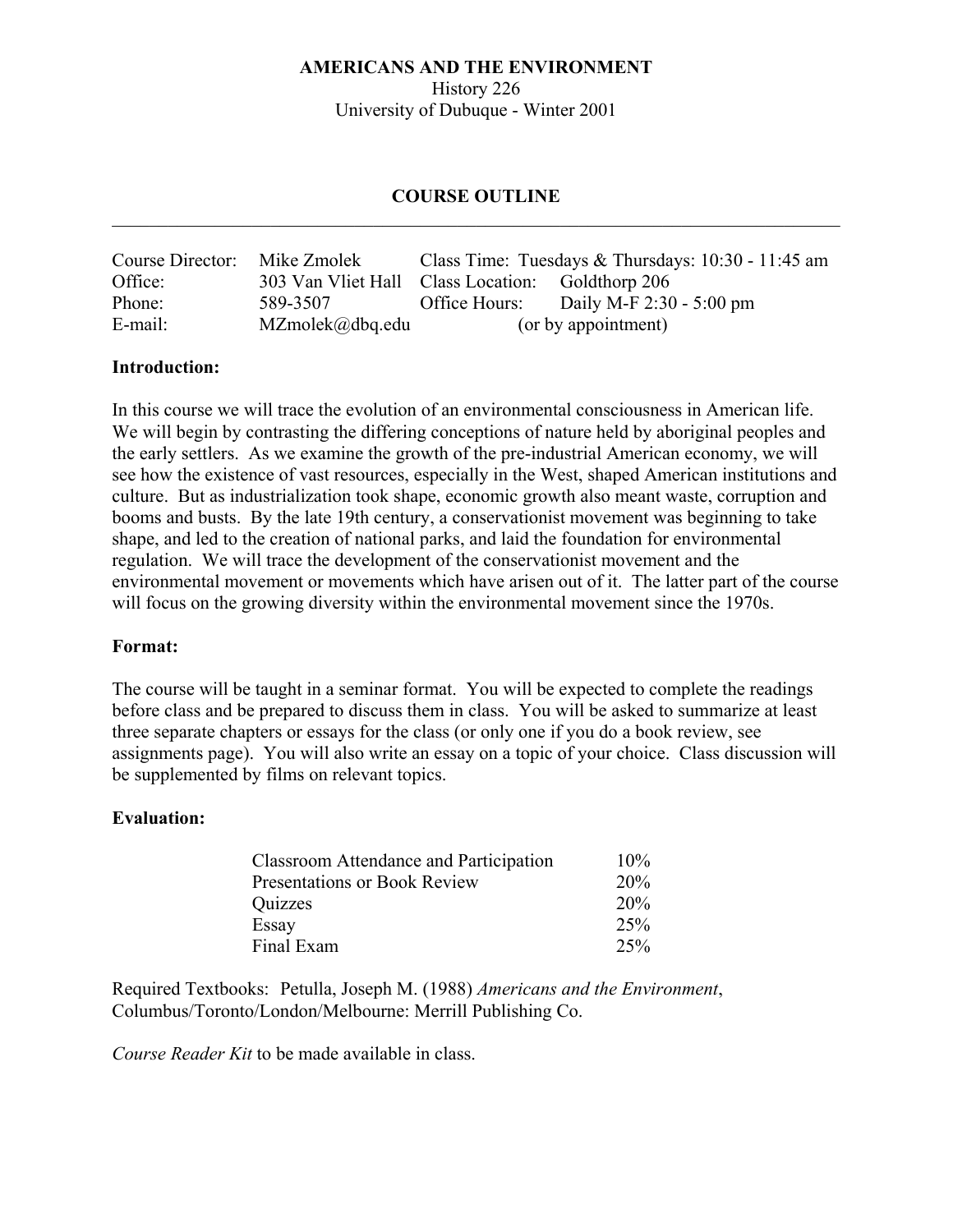History 226 University of Dubuque - Winter 2001

# **ASSIGNMENTS & GRADING**   $\_$  , and the contribution of the contribution of  $\mathcal{L}_\mathcal{A}$  , and the contribution of  $\mathcal{L}_\mathcal{A}$

**Grading Policy:** Grades in this class are based upon a point system. You will be given both letter grades and point scores for each assignment. Your final grade will be derived from your performance in all the areas of the class, and based on your composite scores. The grading scale is 90-100 for an A, 80-19 for a B, 70-79 for a C, 60-69 for a D, and 59 or below for an F. Short quizzes will be given on most Thursdays. A review will be held before the final exam.

**Attendance and Participation (10%)** - Attendance will be taken daily, and will count towards half of your Attendance and Participation score. The other half will be a letter mark given to you based upon your performance in class. Performance means coming to class having read the assignments and being an active participant in the discussion, including asking questions.

**Presentations (20%)** - During the course, you will be asked to select three reading assignments which you will present on. You will read the article or chapter and prepare up to 10 minutes' worth of summary of the key points which you will present at the beginning of class. You are especially encouraged to conclude each presentation with a number of questions for discussion about the reading.

**Book Report** - If you prefer not to present up to 3 times, you have the option of presenting only once, and also doing a 4-5 page book report on a book that is relevant to the course. You must get my approval of the title that you choose. If you are having a hard time locating a title, please see me for suggestions. Due: February 27.

**Essay** - You are required to write one essay on a relevant theme involving environmentalism from the course material. The essay will detail events in a particular period of American history, and will attempt to argue the significance of the main subject or focus. An 'A' essay will be at least 10 pages in length, will cite at least three sources not included in the course materials, will be typed, double-spaced on plain white 8 1/2" x 11" paper. Times 12 point font is preferable. I strongly encouraged you to discuss you chosen essay topic with me. You are required to turn in a brief outline of your proposed essay showing what you will be covering and the sources you are working with. Outline Due: March 13. Final essay Due: April 10.

*NOTE: Please be familiar with the University of Dubuque's policy on Academic Dishonesty. Read the "Values Violations" section of your Student Handbook. You are responsible for observing this policy.*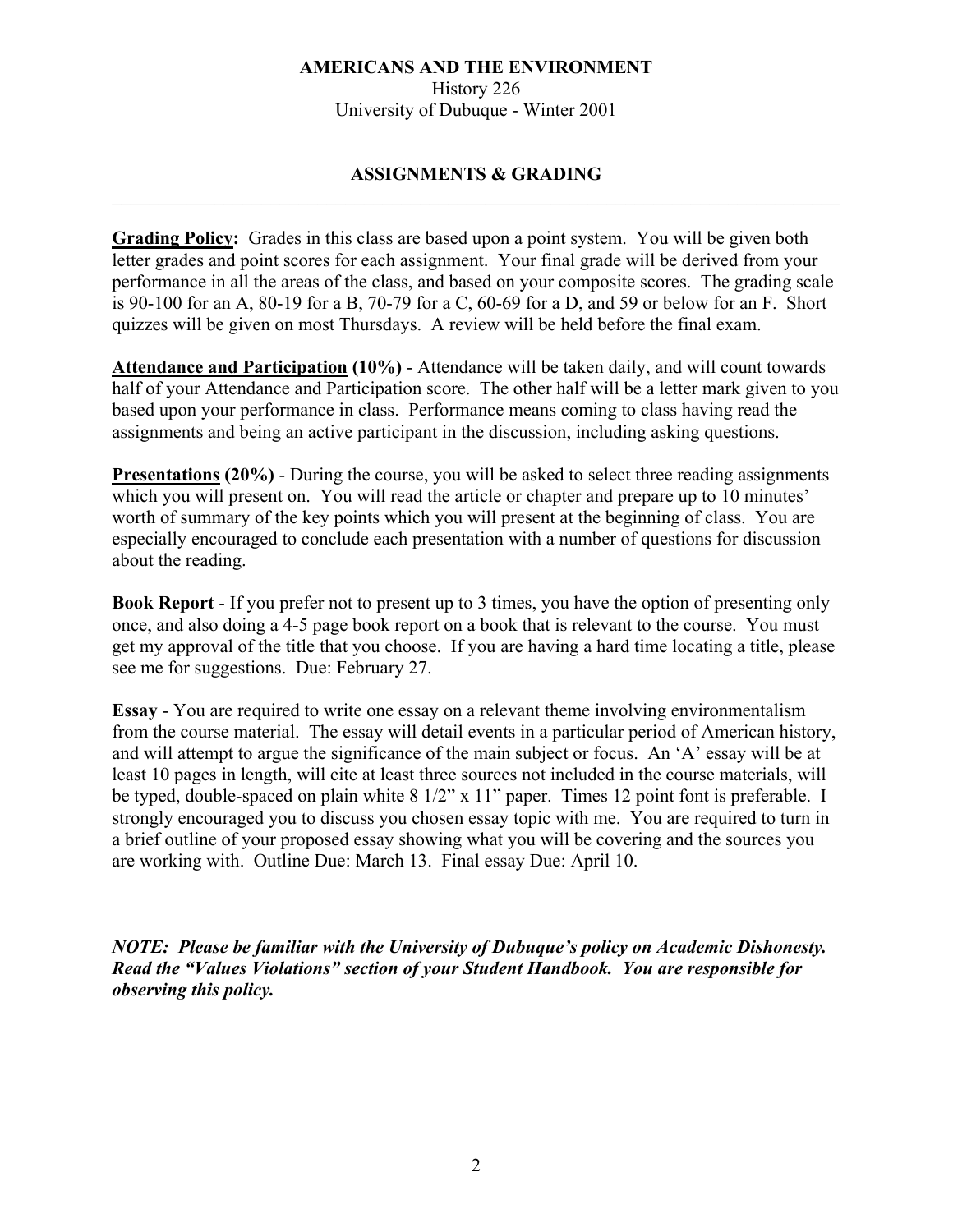History 226 University of Dubuque - Winter 2001

## **SYLLABUS & LECTURE SCHEDULE**   $\_$  , and the set of the set of the set of the set of the set of the set of the set of the set of the set of the set of the set of the set of the set of the set of the set of the set of the set of the set of the set of th

#### **Introduction**

January 16 (Tu): Introduction to the Course

January 28 (Th): Introduction to Key Themes of themes in American Environmental History

Film: "An American Nile" [Part Three of the *Cadillac Desert* series]

### **Part I: Pre-Colonial and Colonial America**

January 23 (Tu): Aboriginal Views of Nature and the World

Film: "The Hopi and the Fourth World" Assignment: Kit Reading #1: "Traditional American Indian and Western European Attitudes Toward Nature: An Overview"

January 25 (Th): The Aboriginal Peoples, Columbus and the Environment

 Assignment: Kit Reading #2: "Columbus, the Indians, and Human Progress"

January 30 (Tu): The New Arrivals, the Land, and the "People without a History"

 Assignment: Petulla, Chapter 1: "The Land and its Imperial Suitors" Petulla, Chapter 4: "Frontier Lands, Indians and Speculators"

February 1 (Th): Colonial Economy, Resources and the Road to Revolution

 Assignment: Petulla, Chapter 2: "Mercantilism and Colonial Resources" Petulla, Chapter 3: "Everyday Life and Revolutionary Developments"

February 6 (Tu): The New Agrarian Nation

Assignment: Petulla, Chapter 5: "Resource Enterprises"

February 8 (Th): An Expanding Nation

 Assignment: Petulla, Chapter 6: "Solving Problems of Capital and Transport" Petulla, Chapter 7: "Advancing Frontiers"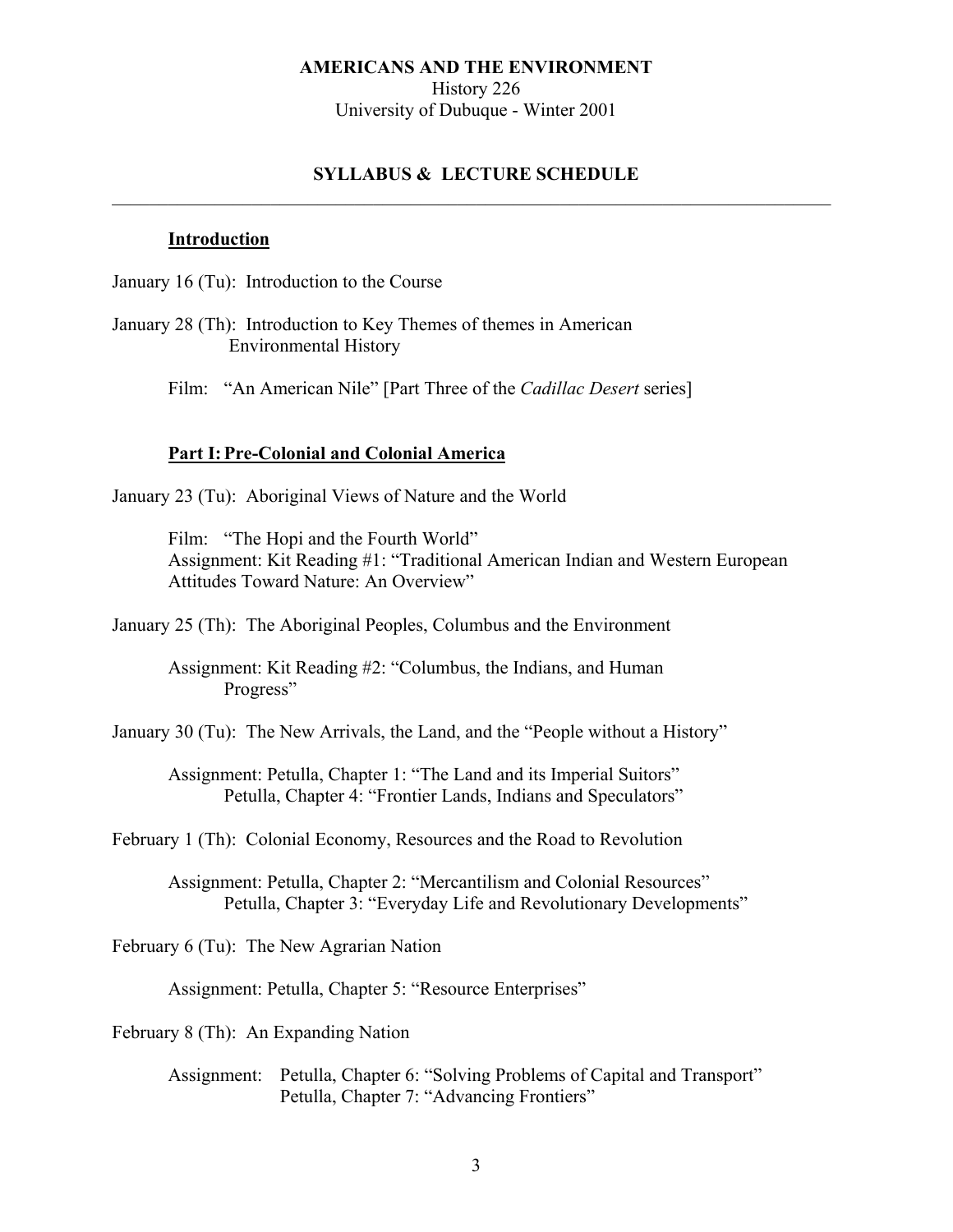History 226

University of Dubuque - Winter 2001

February 13 (Tu): America's Industrial Revolution

 Assignment: Petulla, Chapter 8: "The Mineral Treasuries of the West" Petulla, Chapter 9: "The Rise of Resource Industrialism"

### **Part II: The Conservation Movement**

February 15 (Th): Employments, the Land, and Problems with the Market Economy

 Assignment: Petulla, Chapter 10: "Farmers and Cattlemen" Petulla, Chapter 11: "Seeds of the Conservation Movement"

February 20 (Tu): Wilderness and the Conservative & Progressive Traditions

Assignment: Kit Reading #3: "The American Wilderness in Historical Perspective" Kit Reading #4: "Fulfilling American Democracy: the Conservation

Movement"

Kit Reading #5: "The Conservation Movement and the Progressive Tradition"

February 22 (Th): Henry David Thoreau & John Muir

 Assignment: Kit Reading #6: "Thoreau's Ideas" Kit Reading #7: "John Muir's Homage to Henry David Thoreau"

February 27 (Tu): Twentieth Century Conservationists and Progressives

 Assignment: Petulla, Chapter 13: "Prosperity, Profits, and Progressives" Petulla, Chapter 14: "Struggles of the Early Conservationists"

*\* Due: Book Reviews* (Optional, see Assignments Page)

March 1 (Th): From Boom to Bust: the Great Depression, the New Deal and Conservation

 Assignment: Petulla, Chapter 15: "The Beginning of the Modern Era" Petulla, Chapter 16: "the New Deal and Conservation"

*Spring Break* 

## **Part III: Cities, Water and Smog: Urban and Environmental Issues**

March 13 (Tu): The Impossible City: Los Angeles

 Film: "Mulholland's Dream" [Part One of Cadillac Desert] Assignment: Kit Reading #8: "Water Pirates and the Infinite Suburb" *\*Due: Essay Outlines*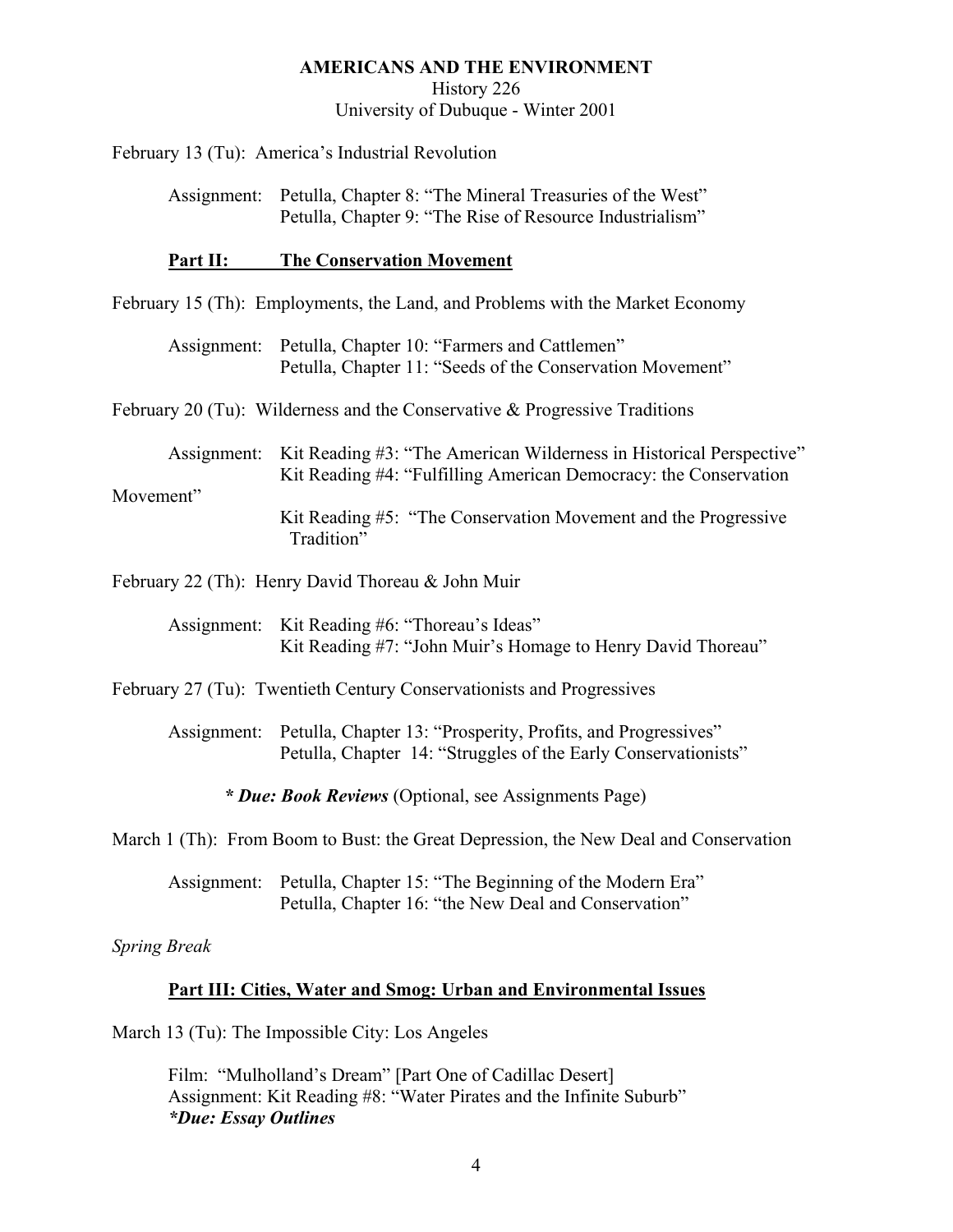History 226

University of Dubuque - Winter 2001

March 15 (Th): Old and New Urban Dilemmas

 Assignment: Petulla, Chapter 12: "Urban Environmental Problems" Kit Reading #9: "How Eden Lost its Garden: A Political History of the L.A. Landscape"

March 20 (Tu): The Growth of Cities and Energy Consumption

 Film: TBA. Assignment: Petulla, Chapter 17: "Sources of American Abundance"

March 22 (Th): Urban Transportation and the Automobile

 Assignment: Kit Reading #10: ""The Commodity that is Eating the World: The Automobile, the Environment and Capitalism"

### **Part IV: The Problems of Pollution**

March 27 (Tu): The Politics of Pollution

 Assignment: Petulla, Chapter 18: "The Politics of Pollution" Kit Reading #11: "The Profits in Pollution"

March 29 (Th): Writers Respond

 Assignment: Kit Reading #12: "Silent Spring" Kit Reading #13: "The Environmental Failure"

# **Part V: The Case for Environmental Racism**

April 3 (Tu): Race and Environment

 Assignment: Kit Reading #14: "Environmental Racism and the Environmental Justice Movement" Kit Reading #15: "Mobilizing for Environmental and Economic Justice: the Mexican- American Environmental Justice Movement" Kit Reading #16: "Black Ecology"

April 5 (Th): Native Peoples and Environmental Policy

 Assignment: Kit Reading #17: "Cold War Impacts on Native North America: The Political Economy of Radioactive Colonization"

Part VI: The New Diversity in Environmentalism

April 10 (Tu): Post-War Environmentalism